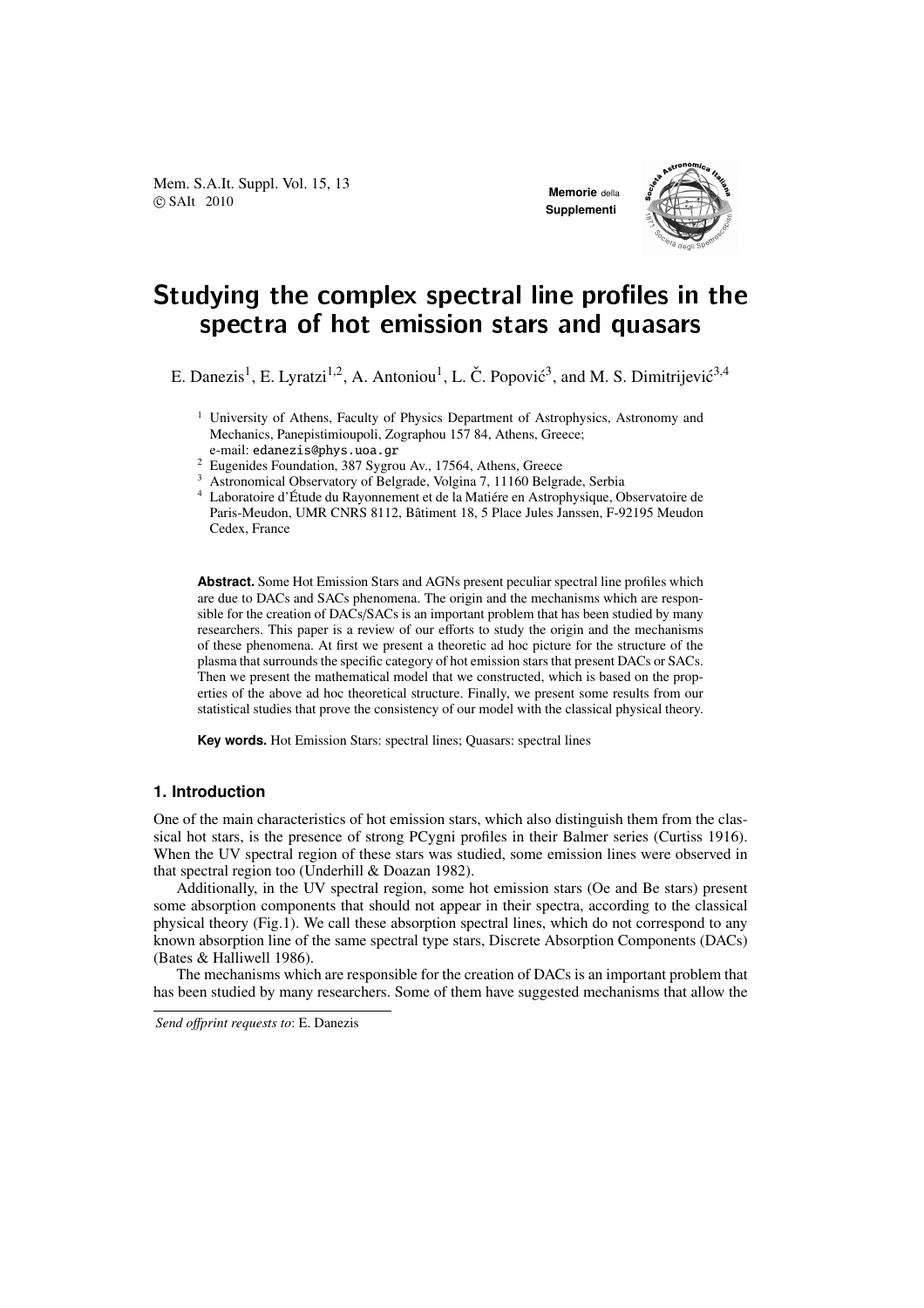

Fig. 1. Comparison of the Mg II resonance lines between the spectrum of a normal B star and the spectra of two active Be stars that present complex and peculiar spectral lines. As we can observe the Be stars present some absorption components that do not appear in the spectrum of the classical B star.

existence of structures which cover all or a significant part of the stellar disk, such as shells, blobs or puffs (Underhill 1975; Henrichs 1984; Underhill & Fahey 1984; Bates & Halliwell 1986; Grady et al. 1987; Lamers et al. 1988; Waldron et al. 1992, 1994; Cranmer & Owocki 1996; Rivinius et al. 1997; Kaper et al. 1996, 1997, 1999; Markova 2000), interaction of fast and slow wind components, co-rotation Interaction Regions (CIRs), structures due to magnetic fields or spiral streams as a result of the stellar rotation (Cranmer & Owocki 1996; Kaper et al. 1996, 1997, 1999; Mulan 1984a,b, 1986; Prinja & Howarth 1988; Fullerton et al. 1997; Cranmer et al. 2000). According to these ideas, DACs result from independent high density regions in the stellar environment, which have different rotational and radial velocities.

However, DACs are not unknown absorption spectral lines, but spectral lines of the same ion and the same wavelength as a main spectral line, shifted at different  $\Delta\lambda$ , as they are created in different density regions which rotate and move radially with different velocities (Danezis 1983, 1987; Danezis et al. 1991, 2003; Lyratzi & Danezis 2004).

Another problem of the hot emission stars that present DACs is the presence of very complex profile of the main or the discrete components of the spectral lines that we can't reproduce theoretically. This means that we can't fit these line profiles with a known distribution, such as Gaussian, Voight, or Lorenzian. As a result we could not know the physical conditions that exist in the high density regions that construct these spectral lines. In order to explain this complex line profiles Danezis et al. (2003, 2007a); Lyratzi & Danezis (2004); Lyratzi et al. (2007a) proposed the phenomenon of SACs (Satellite Absorption Components). If the regions that construct the DACs rotate with large velocities and move radially with small velocities, the produced lines have large widths and small shifts. As a result, they are blended among themselves as well as with the main spectral line and thus they are not discrete. In such a case the name Discrete Absorption Components is inappropriate and we use the name: Satellite Absorption Components (SACs) (Danezis 1983, 1987; Sahade et al. 1984; Sahade & Brandi 1985; Danezis et al. 2003, 2006, 2007a; Lyratzi & Danezis 2004). The existence of SACs results to the formation of the complex structure of the observed spectral features.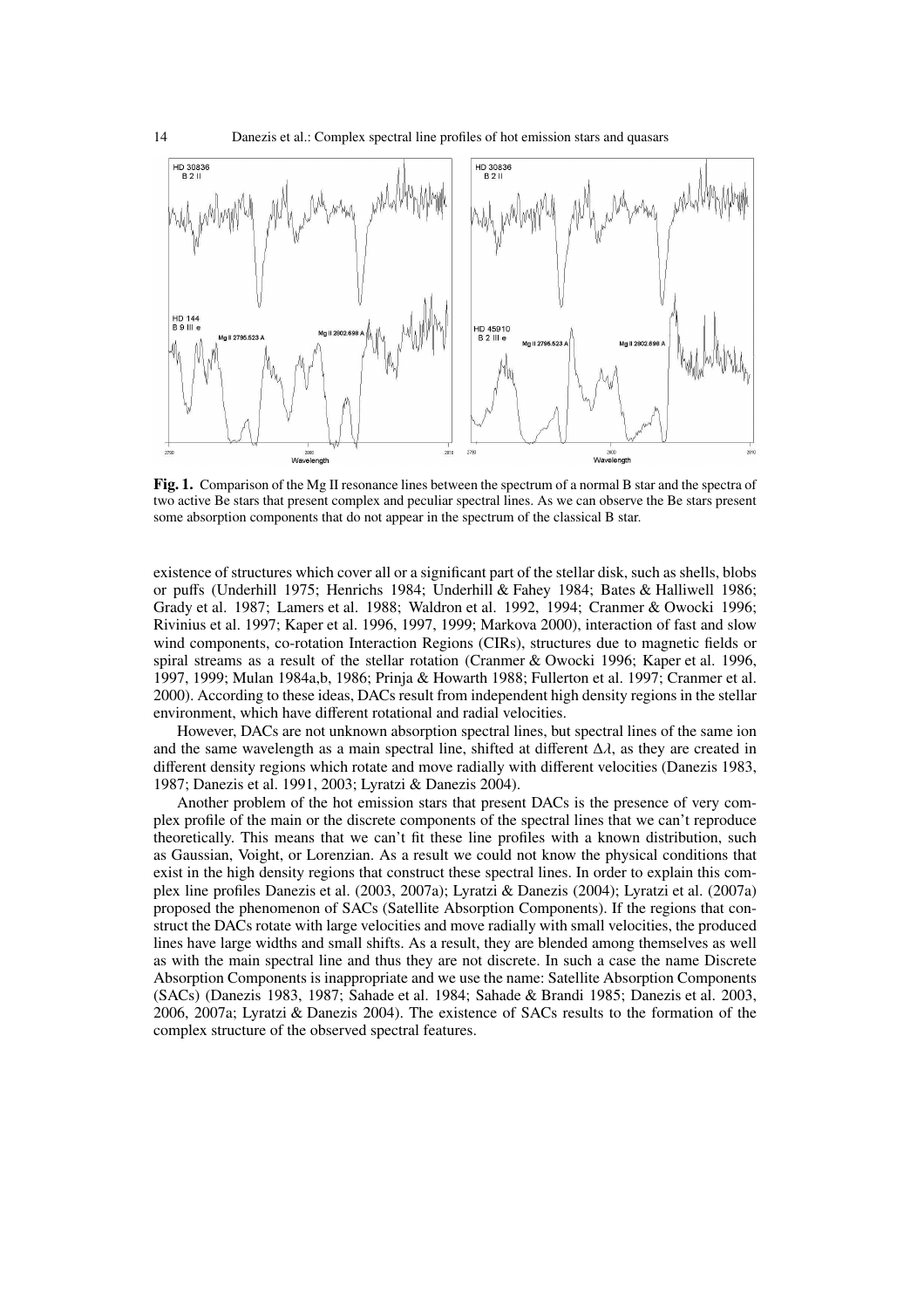

Fig. 2. DACs of the Mg II UV resonance line profiles of the Be star AX Mon (HD 45910) and SACs of the Be star HD 41335 are produced in the same way. The black line presents the observed spectral line's profile and the red one the model's fit. All the components which contribute to the observed features are shown separately.



Fig. 3. DACs phenomena in AGNs spectra: Similarity of DACs phenomenon in Be star's HD 45910 spectrum (Mg II UV resonance lines) with AGNs' PG 0946+301spectrum (C IV doublet). In the case of the C IV doublet, the two discrete features do not correspond to the two resonance lines, as the two members of the doublet have small difference in wavelength (1548.187Å and 1550.772 Å) and they both lie at the right feature.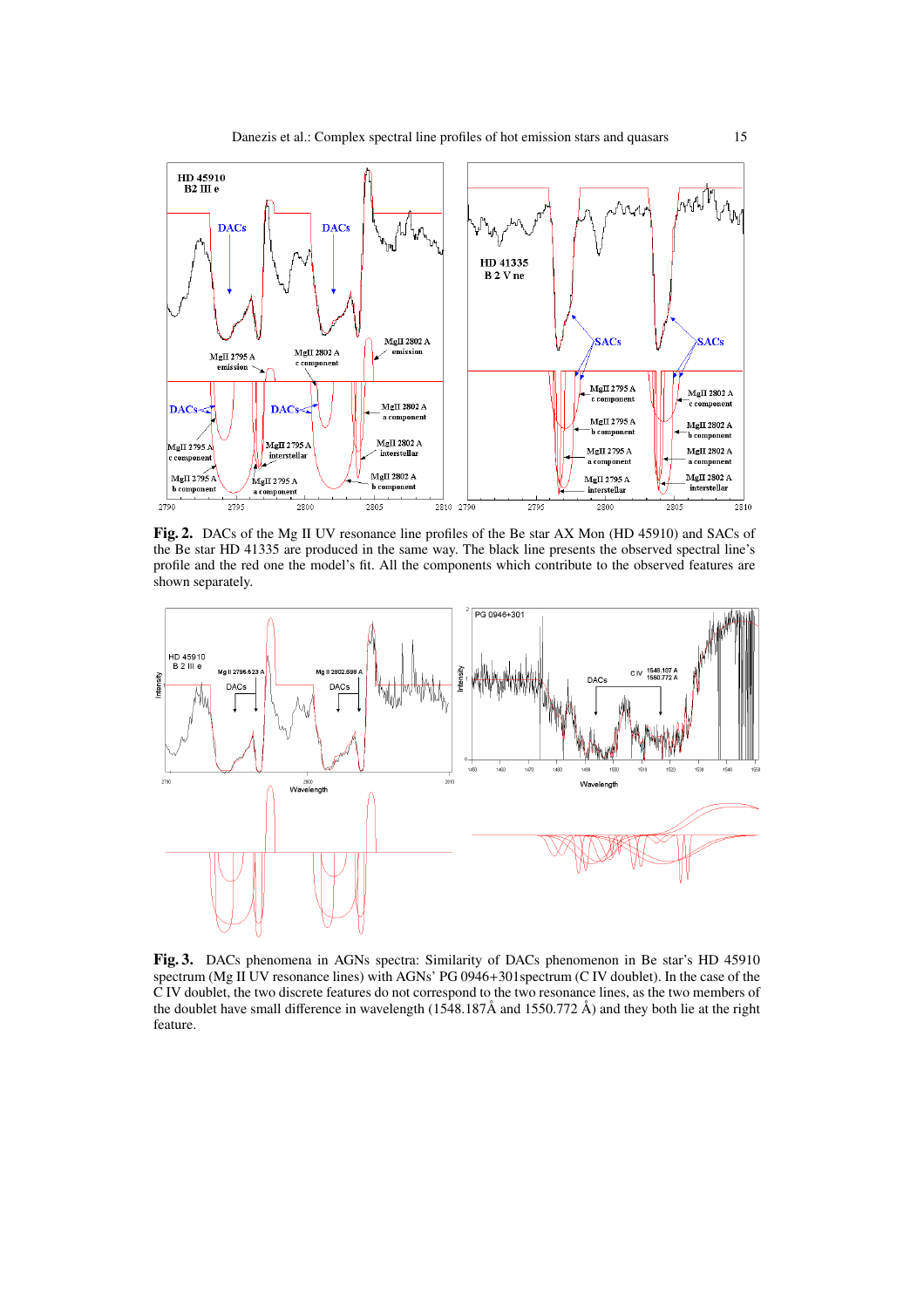

Fig. 4. SACs phenomena in AGNs spectra: Similarity of SACs phenomenon in Oe star's HD 34656 spectrum (C IV doublet) with AGNs PG 1254+047 spectrum (Lya and Si IV and C IV doublets).

As we can deduce from the above, the DACs and SACs are two aspects of the same phenomenon. In Fig. 2 it is clear that the Mg II line profiles of the star AX Mon (HD 45910), which presents DACs and the star HD 41335, which presents SACs are produced in the same way. The only difference between them is that the components of HD 41335 are much less shifted and thus they are blended among themselves.

It is very important to point out that we can detect the same phenomenon in the spectra of some Active Galactic Nuclei (AGN) (Danezis et al. 2006). In Fig. 3 (right) we can see the CIV UV doublet of an AGN (PG 0946+301). The values of radial displacements and the ratio of the line intensities indicate that the two observed C IV shapes present DACs phenomenon similar with the DACs phenomenon that we detect in the spectra of hot emission stars (e.g. HD 45910). Since the DACs phenomenon is present in some AGNs spectra, we also expect the presence of SACs phenomenon, which is able to explain the observed absorption lines complex profiles (Fig. 4). In the case of AGNs, accretion, wind (jets, ejection of matter etc.), BLR (Broad Line Regions) and NLR (Narrow Line Regions) are the density regions that construct peculiar profiles of the spectral lines (Fig. 5) (Danezis et al. 2006).

- Based on the above mentioned observational facts, our first step was the composition of a theoretic ad hoc picture for the structure of the plasma that surrounds the hot emission stars, which present DACs or SACs. This theoretic ad hoc picture should cover all the regions (and thus all ionization potentials) around hot emission stars, from the photosphere to the outer atmospherical regions (e.g. the Fe II, Mg II regions). Our second step was the construction of a mathematical model which, based on the properties of the described theoretical structure, should be able to:

- Reproduce the complex (due to DACs and SACs) profiles of the spectral lines and calculate a series of physical parameters of the regions where the spectral lines are created.

Be consistent with the physical theory. This means that statistically, the calculated values should lead to common physical properties of the studied atmospherical regions for all the studied stars that produce similar spectral lines.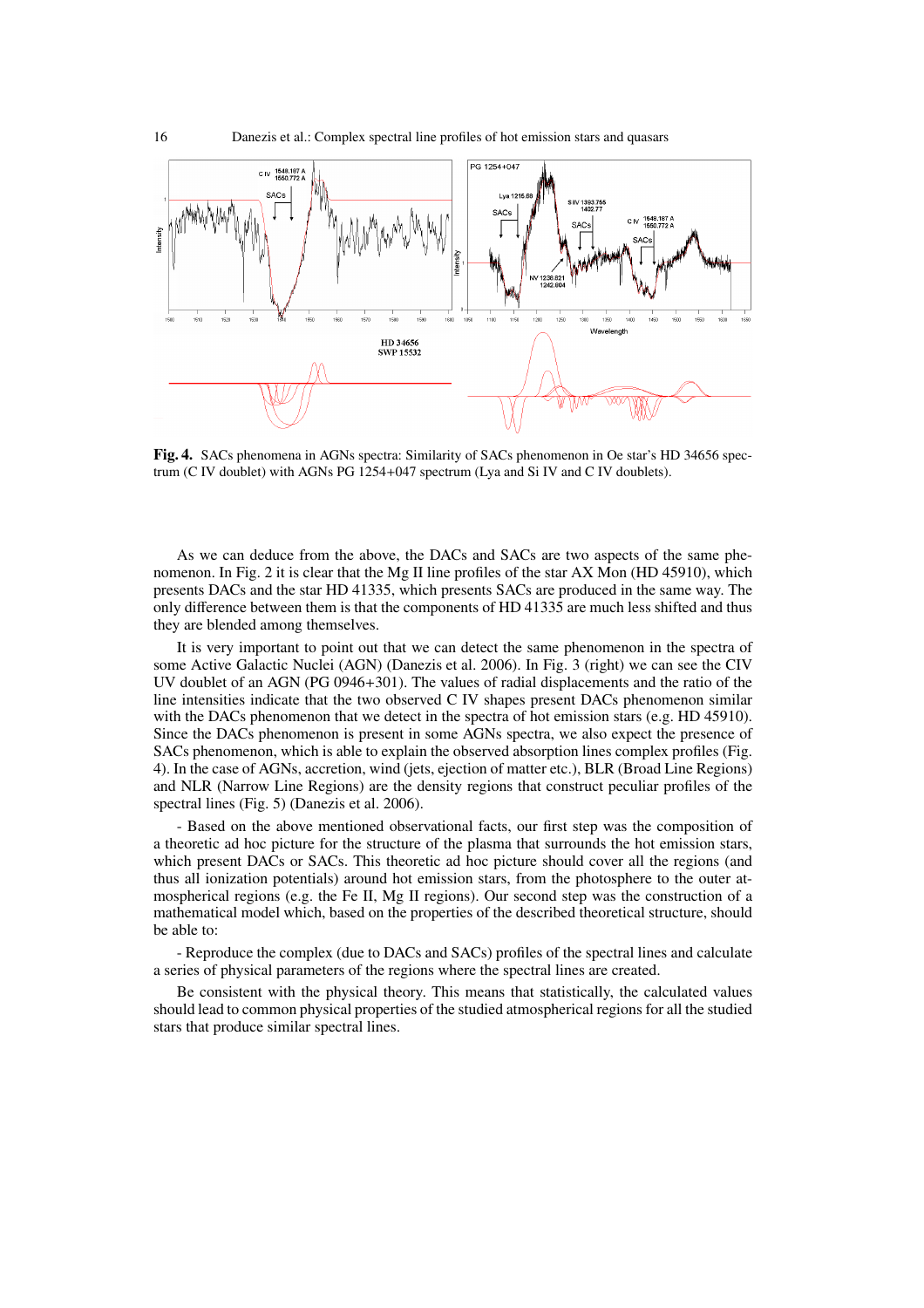

Fig. 5. The origin of DACs/SACs phenomenon in AGNs.

#### **2. The theoretical model**

According to Hubert - Delplace (1981), the existence of emission lines can be a repeated phenomenon for a star and we should consider as a fact that the ability of a B star to become Be is a function of the spectral subtype. However, we should always have in mind that there is no definite spectral classification in UV, as the spectral classification is based on the optical spectral range (Henize et al. 1981; Prinja 1990). As a result, the mechanisms of mass ejection from Be stars depend on the factors which classify the star to a specific spectral type. First, Struve (1931a,b) proposed that the Be stars are rapid rotators with velocities up to some hundreds km/s. According to Struve's model, these rapid rotators eject mass, forming a nebulous ring, when the rotational velocity takes the critical value at which the centrifugal force becomes equal to the gravitational force at the equator. However, Collins & Harrington (1966); Slettebak (1976, 1979); Friedjung (1968); Stoeckley (1968); Hardorp & Strittmater (1968) were opposed to this assumption of critical rotational velocity. They proposed that according to observations, Be stars rotate with velocities near, but not equal, to the critical one. Marlborough  $\&$  Snow (1976), studying UV spectra of B stars, found a relation between the projected rotational velocity of B0-B4 stars and the results of mass loss and they proposed that the mass loss from Be stars could lead to the existence of stellar winds of large velocity, only if the rotation is able to diminish the apparent gravity near the equator. Our proposition is that in the case of Be stars that present DACs or SACs phenomena the rotational velocity could increase to greater values than the critical one, in such a way that Struve's model can be applied. This means that the Be stars of this kind may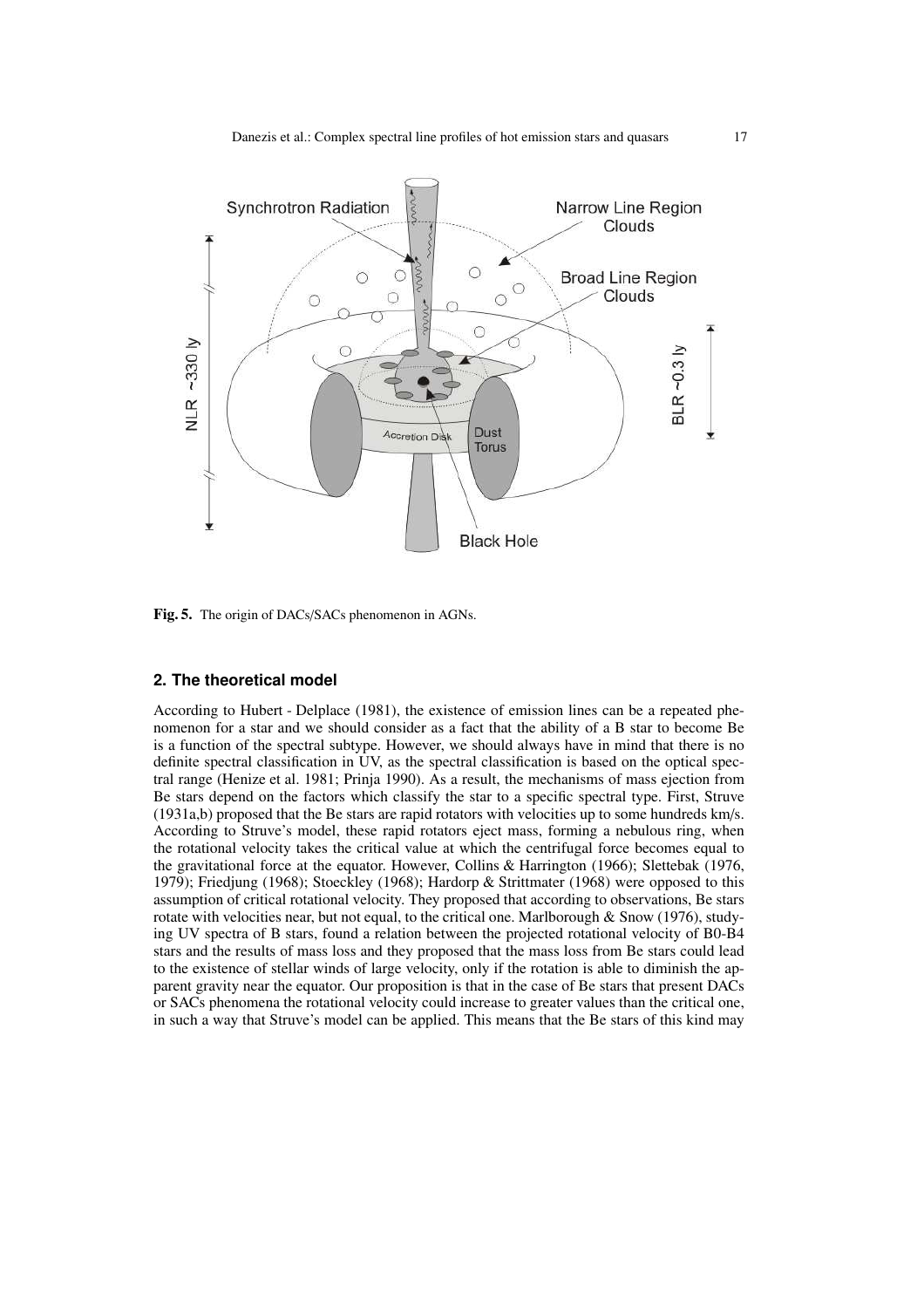

Fig. 6. Fitting of the C IV resonance lines ( $\lambda\lambda$  1548.187, 1550.772 Å) of the Oe star HD 93521, with the proposed model. The SACs phenomenon is able to explain the observed shape. Below the fitting one can see the difference graph (green), which indicates the differences between the observed and the theoretical line profile, as well as the analysis of the observed profile in its SACs (red).

eject mass from the regions around the equator, through a physical instability of the star, which disappears right after the mass ejection (Huang 1977).

The plasma which is ejected from the equatorial active regions in small but different angles, constructs a dense and expanding spherical envelope around the active star. According to the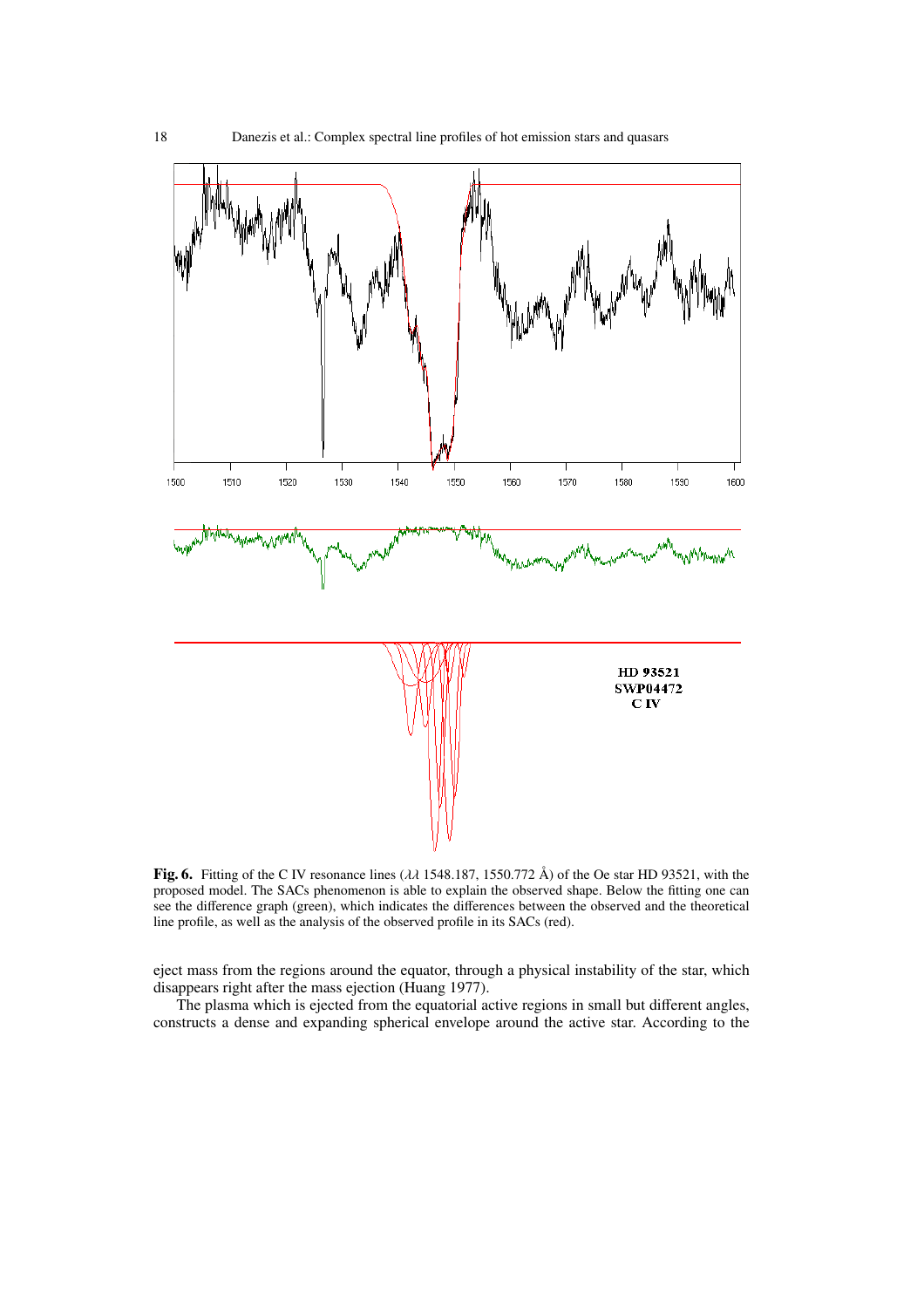

Fig. 7. Fitting of the Si IV resonance lines ( $\lambda\lambda$  1393.755, 1402.77 Å) of the Oe star HD 93521, with the proposed model. The SACs phenomenon is able to explain the observed shape. Below the fitting one can see the difference graph (green), which indicates the differences between the observed and the theoretical line profile, as well as the analysis of the observed profile in its SACs (red).

statistical study of Hubert - Delplace (1981), the e (emission) phenomenon can be repeated in the case of B stars. According to Huang (1977), sometime after the first mass ejection, the star may become unstable again and thus it may eject mass again from the equatorial regions, as its rotational velocity's value may become larger than the critical value. According to that, when we construct the mathematical model, we should also consider that the star ejects mass from the equatorial zone not once, but successively and repeatedly. In such a case, independent and successive spherical density plasma regions would surround the star (Danezis 1983). These inde-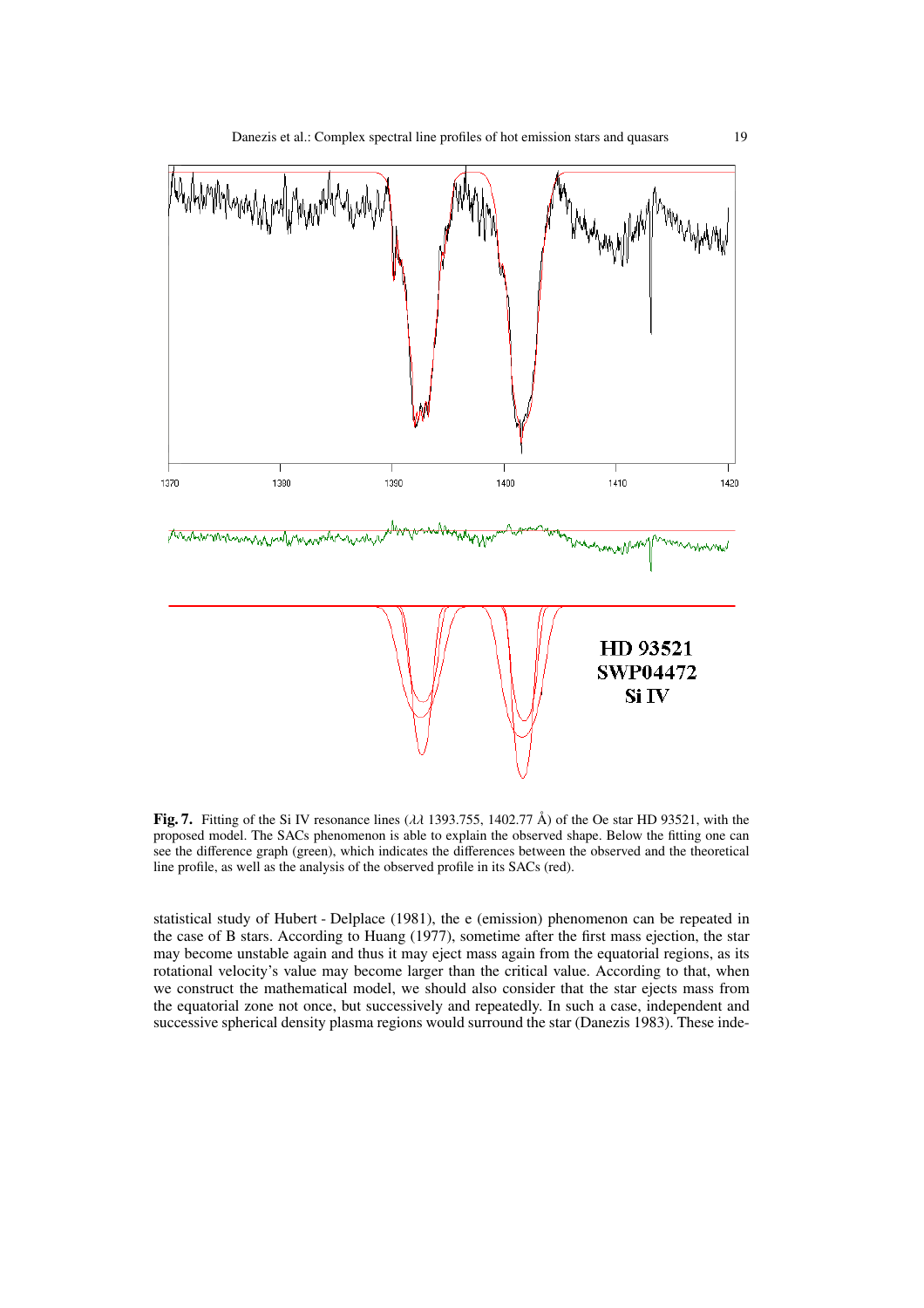

Fig. 8. Fitting of the Mg II resonance lines ( $\lambda\lambda$  1393.755, 1402.77 Å) of the Be star HD 45910, with the proposed model. The DACs and SACs phenomena is able to explain the observed shape. Below the fitting one can see the analysis of the observed profile in its DACs and SACs.

pendent density regions which move and rotate with different velocities create discrete absorption or emission components of the same spectral line in the stellar spectra. A similar phenomenon is also observed in the spectra of super novae.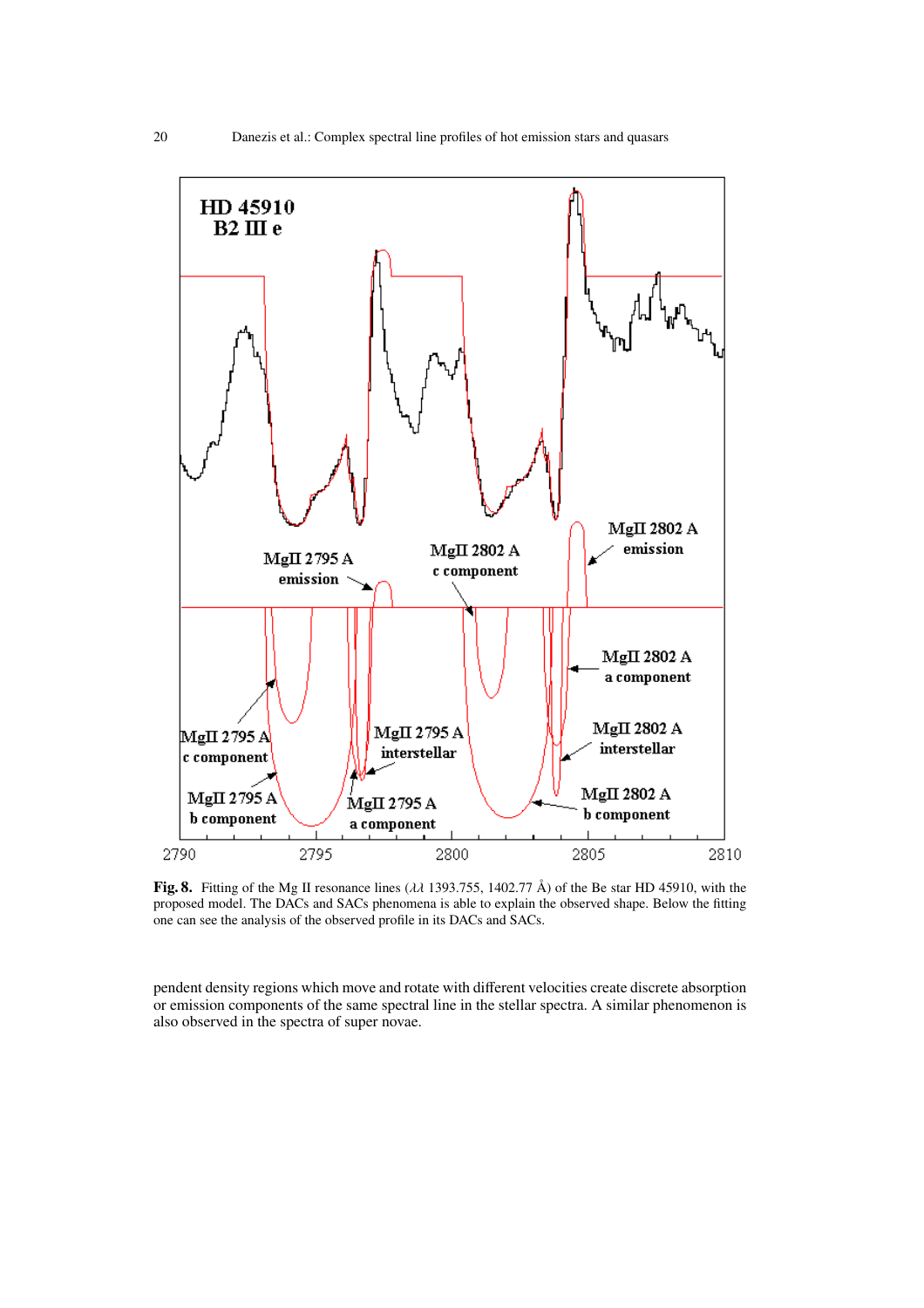

Fig. 9. Fitting of the C IV resonance lines  $(\lambda \lambda)$  1548.187, 1550.772 Å) of the AGN PG 1700+518, that present SACs, with the proposed model. The SACs phenomenon is able to explain the observed shape.

As Struve's model considers, the spherical density regions that may exist around the star, evolve to an equatorial disk (Struve 1931a,b, 1942).

The plasma jets which are ejected from the equatorial active regions form blobs or structures due to magnetic fields or spiral streams resulting from the stellar rotation, which evolve in the regions where DACs and SACs are created (Cranmer & Owocki 1996; Kaper et al. 1996, 1997, 1999; Mulan 1984a,b, 1986; Prinja & Howarth 1988; Fullerton et al. 1997; Cranmer et al. 2000), These structures are local regions of high density, which have spherical symmetry around their own center and not around the star. These density regions result to the existence of absorption or emission spectral lines in the stellar spectra.

Near the hot emission stars we can detect density regions that have the characteristics of chromosphere, corona and post-coronal regions (Franco et al. 1983; Franco & Stalio 1983; Underhill & Doazan 1982, Part II, chapter 13). The corona of hot emission stars is detected in X-rays and the post-coronal regions (Si IV, C IV, N IV, N V lines e.t.c.) in UV. All the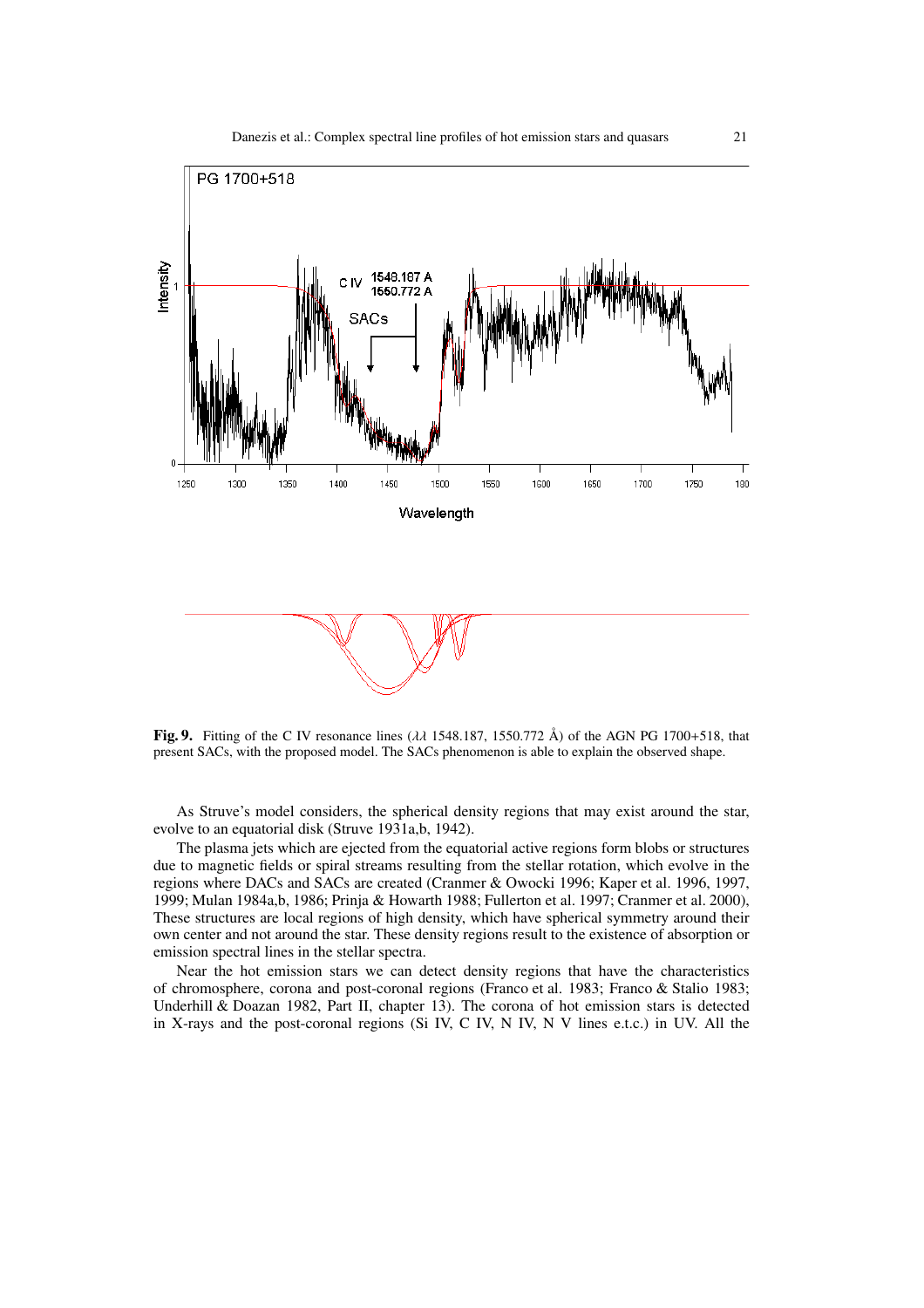

Fig. 10. Fitting of the Si IV ( $\lambda\lambda$  1393.755, 1402.77 Å) and C IV resonance lines ( $\lambda\lambda$  1548.187, 1550.772 Å) of the AGN H 1413+1143, that present SACs with the proposed model. The SACs phenomenon is able to explain the observed shape.

above lead us to the connection of Struve's model with the corona model of Thomas-Doazan (Underhill & Doazan 1982), which suggests the existence of coronal and post coronal regions.

Many ad hoc models have been proposed that do not accept the existence of chromosphere and corona. These models were constructed to represent only the observations made in the optical and infrared regions and point out that they all produce good agreement between the observed and computed spectra. We should also remind that all the models that have been proposed are ad hoc; as such, they cannot and do not pretend to be physically self-consistent. In this respect, one must keep in mind the arbitrary nature of certain hypotheses on which their construction is based, and one must not expect this picture of reality to closely describe a real star (Underhill & Doazan 1982).

All the above lead us to the conclusion that in the inner regions of the stellar atmosphere (from the photosphere to the first regions of the disk) of the stars that present DACs or SACs, the plasma is violently deranged and it does not have the form of calm stellar wind, for as long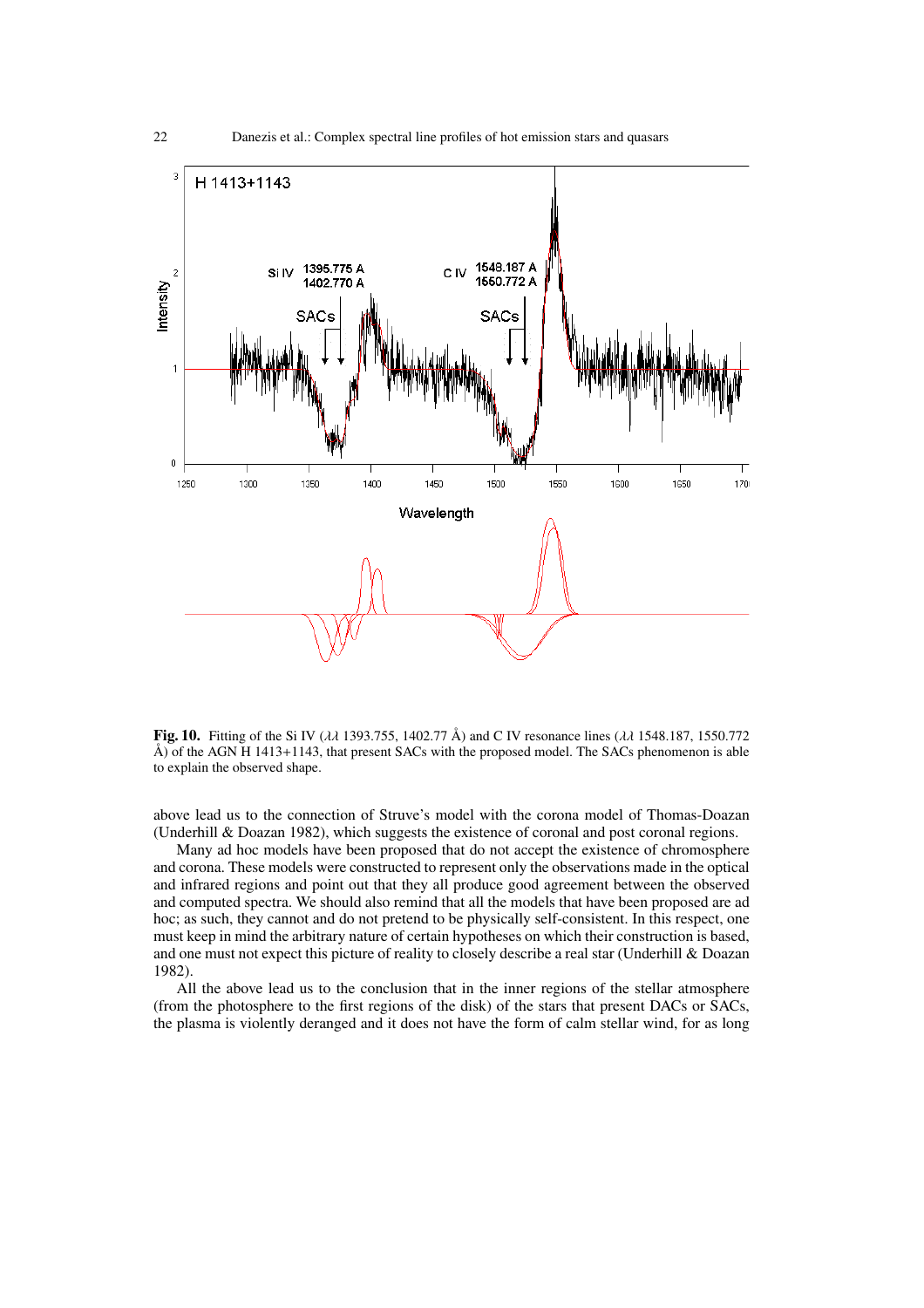

Fig. 11. Mean rotational velocities of the independent density regions of matter which create the SACs of the Si IV resonance lines ( $\lambda\lambda$  1393.755, 1402.77 Å) as a function of the spectral subtype, in a sample of 68 Be stars (Lyratzi et al. 2007b).



Fig. 12. Mean radial velocities of the independent density regions of matter which create the SACs of the Si IV resonance lines ( $\lambda\lambda$  1393.755, 1402.77 Å) as a function of the spectral subtype, in a sample of 68 Be stars (Lyratzi et al. 2007b).

as the e phenomenon lasts. During the e phenomenon, in the regions where the DACs or SACs are created, the majority of plasma is distributed in the density regions of spherical symmetry around the star or around their own centers. These density regions were created as a result of the violent mass ejection during the period of e phenomenon. The ejected matter takes the form of stellar wind as it goes away from the disturbed area of the inner atmospherical layers of the hot emission stars. Among the density regions, the rest of the matter has the form of stellar wind, but its density is very low compared with the matter of the density regions and thus we considered it negligible when we constructed the mathematical model.

## **3. The mathematical model – The line function**

As we have already mentioned, in order to accept, even theoretically, all the above, we should construct a mathematical model which should include all the above ideas. This means that by solving the radiation transfer equations through a complex structure as the one described, we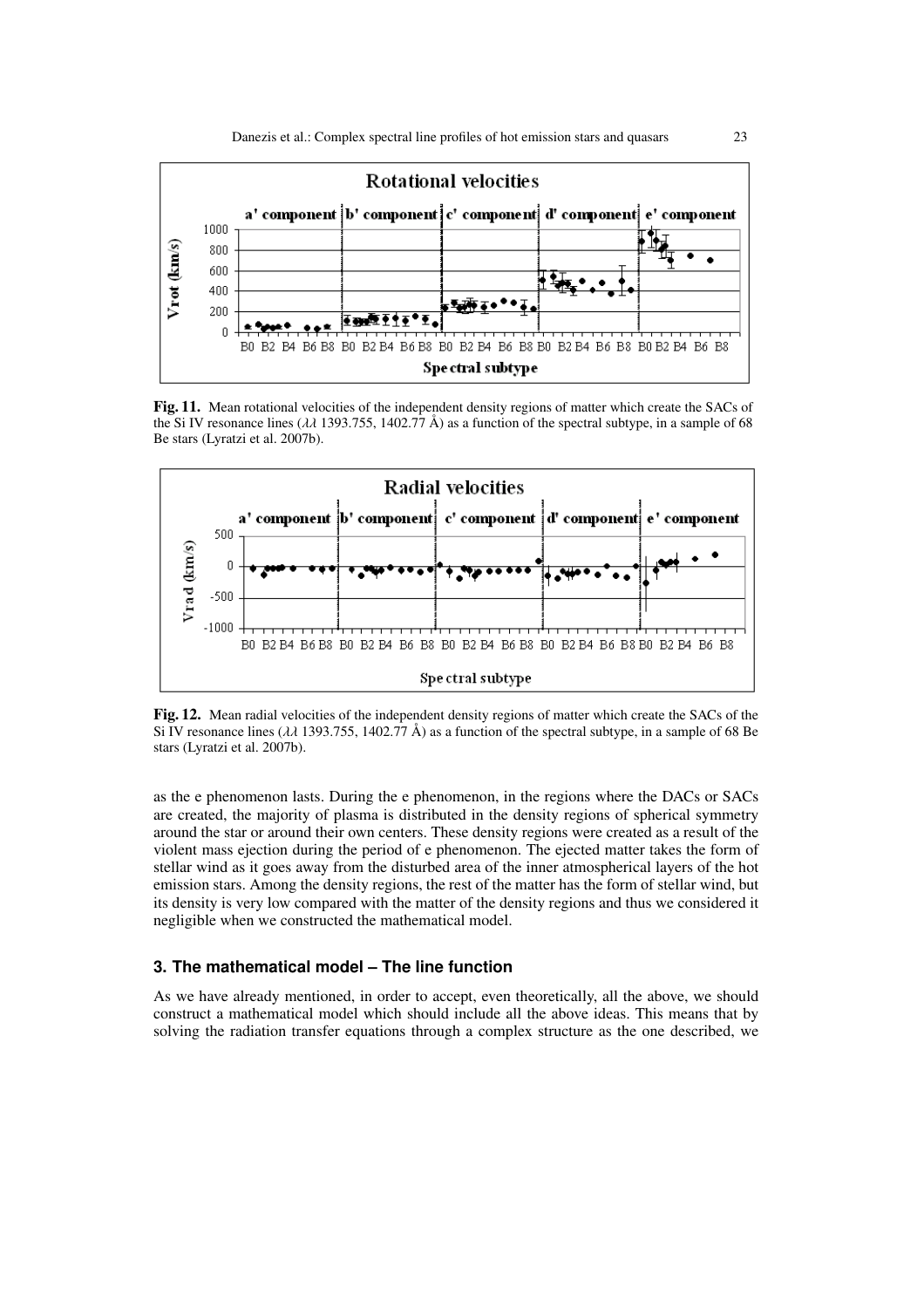

Fig. 13. Mean rotational velocities of the independent density regions of matter which create the SACs of the Mg II resonance lines ( $\lambda \lambda$  2795.523, 2802.698 Å) as a function of the spectral subtype, in a sample of 64 Be stars (Lyratzi et al. 2007b).



Fig. 14. Mean radial velocities of the independent density regions of matter which create the SACs of the Mg II resonance lines (λλ 2795.523, 2802.698 Å) as a function of the spectral subtype. The existence of DACs is clearly indicated, in a sample of 64 Be stars (Lyratzi et al. 2007b).

should calculate a line function, able to reproduce theoretically the observed spectral line profiles. The term line function corresponds to the function that relates the intensity with the wavelength. This function includes as parameters many physical conditions that construct the line profile. By giving values to these parameters we try to find the right ones in order to have the best theoretical fit of the observed line profile. If we accomplish the best fit, we accept that the theoretical values of the physical parameters are the actual ones that describe the physical conditions in the region that produces the specific spectral line. However, the calculation of a line function is not simple and includes many problems, such as the following. A line function able to reproduce theoretically any spectral line of any ion should include all the atomic parameters. As a result the line function would be very complex. Also, if we wanted a time dependent line function, we should include as parameter the time. The existence of many parameters makes the solution of the radiation transfer equations problematic. Another problem is to choose the correct values of so many parameters.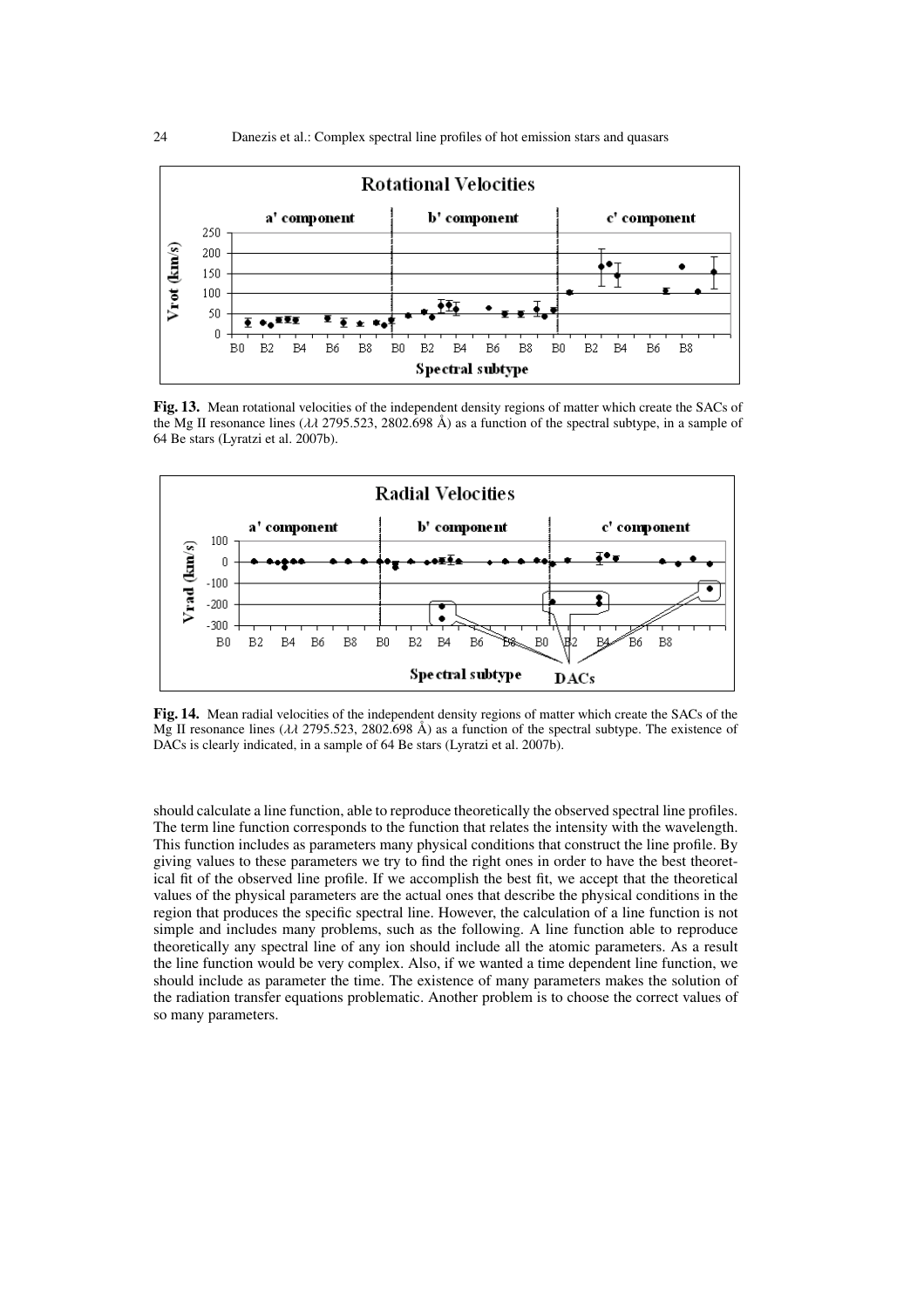

Fig. 15. Rotational velocities (V*rot*) in the C IV region as a function of the spectral subtype, in a sample of 20 Oe stars. We detect two levels of rotational velocities (Antoniou et al. 2007a).



Fig. 16. Radial velocities (V*rad*) in the C IV region as a function of the spectral subtype, in a sample of 20 Oe stars. We detect two levels of radial velocities (Antoniou et al. 2007a).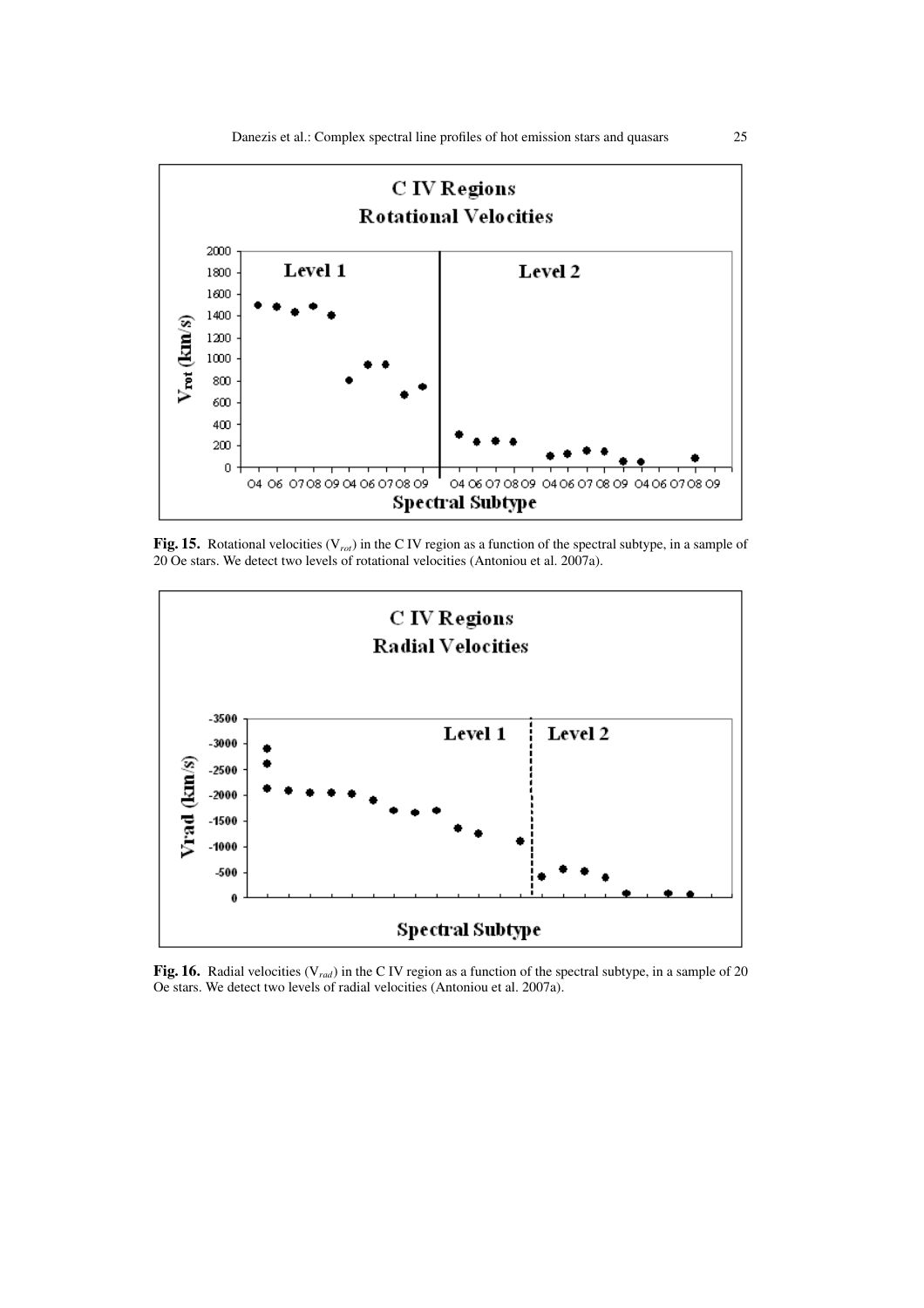

Fig. 17. Random velocities (V*rand*) in the C IV region as a function of the spectral subtype, in a sample of 20 Oe stars. We detect two levels of random velocities (Antoniou et al. 2007a).

In order to eliminate some of these problems we considered that in the calculation of a line function we should not include variation with time, as our purpose was to describe the structure of the regions where the DACs/SACs are created at the specific moment when a spectrum is taken. In order to study the time-variation of the calculated physical parameters, we should study many spectra of the same star, taken at different moments. Additionally, we needed a line function with which we could study a specific spectral line of a specific ion. This means that we did not need to include the atomic parameters, as in such a case the atomic parameters remain constant. In this way, we were able to solve the radiation transfer equations and to find the correct group of parameters that give the best fit of the observed spectral line.

We considered that in the stellar atmosphere the radiation passes through a number of successive independent absorbing and/or emitting density regions of matter until it arrives at the observer. By solving the radiation transfer equations through such a complex structure we obtain a line function (Eq. 1) for the line profile, able to give the best fit for the main spectral line and its DACs/SACs at the same time (see Danezis et al. 2003, 2007a).

$$
I_{\lambda} = \prod_{g} \exp\left\{-L_{g}\xi_{g}\right\} \left[ I_{\lambda 0} \prod_{i} \exp\left\{-L_{i}\xi_{i}\right\} + \sum_{j} S_{\lambda e_{j}} \left(1 - \exp\left\{-L_{e_{j}\xi_{e_{j}}}\right\} \right) \right]
$$
(1)

where:

 $I_{\lambda 0}$ : is the initial radiation intensity,

 $L_i$ ,  $L_{ej}$ ,  $L_g$ : are the distribution functions of the absorption coefficients  $k_{\lambda i}$ ,  $k_{\lambda ej}$ ,  $k_{\lambda g}$ ,

 $\xi$ : is the optical depth in the center of the spectral line,

 $S_{\lambda e i}$ : is the source function that is constant during one observation. The geometry and many physical conditions of the region that produces the spectral line are included in the factors *L<sup>i</sup>* ,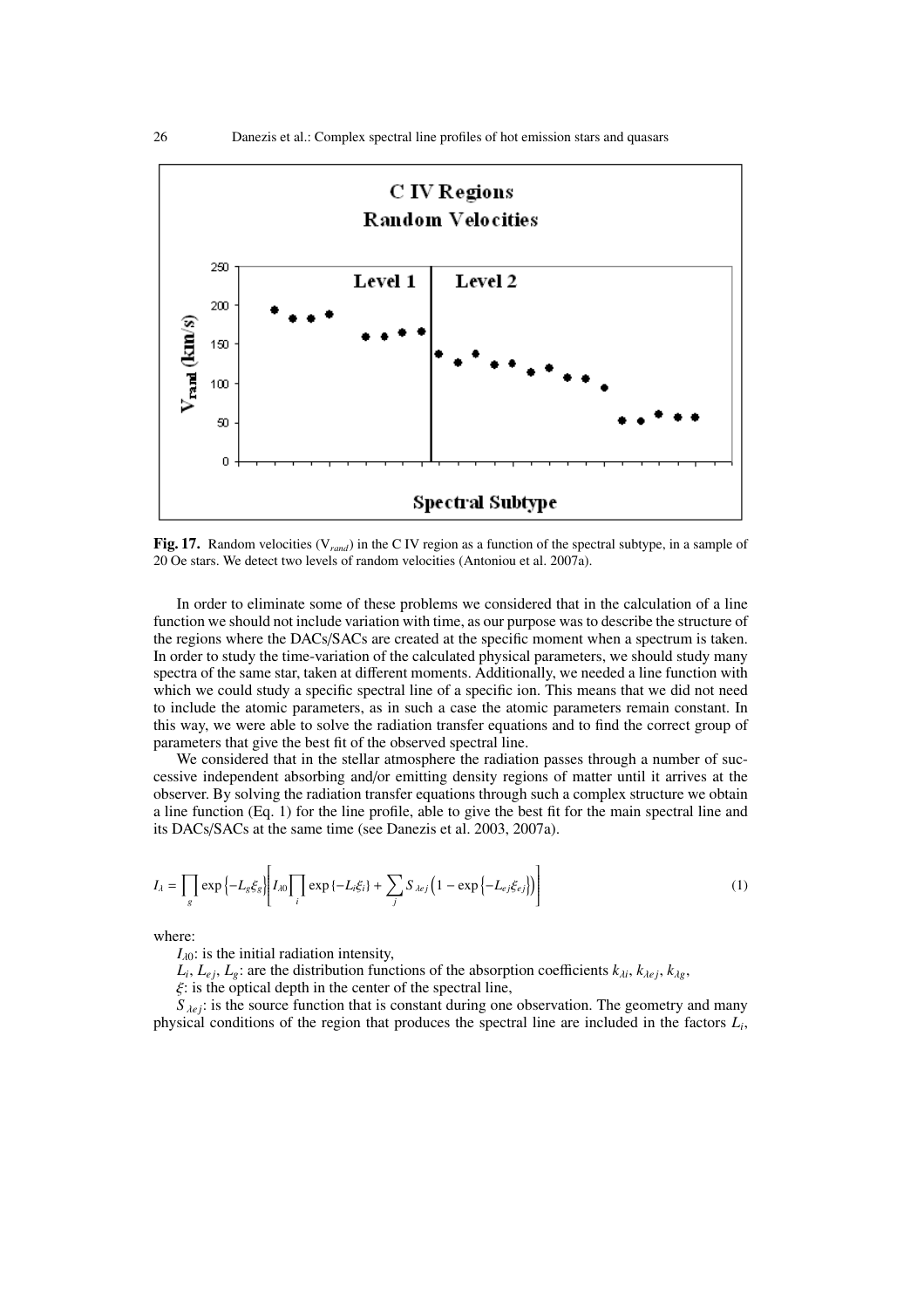

Fig. 18. Variation of the rotational velocities of the C IV density regions of the Oe star HD 149757, as a function of time (Antoniou et al. 2007c).

 $L_{ej}$  and  $L_g$  and not in the calculation of  $I_A$ . So, the decision on the geometry and the physical conditions is essential for the calculation of the distribution function that we use for each component. Specifically, the physical conditions indicate the exact distribution that we must use.This means that for a different geometry and different physical conditions we have a different analytical form of  $L_i$ ,  $L_{ej}$ ,  $L_g$  and thus a different shape for the spectral line profile of each SAC. In our model we considered the spherical geometry. In order to decide on the appropriate geometry we took into consideration that the spectral line profile is reproduced in the best way when we consider spherical symmetry for the independent density regions. Such symmetry has been proposed by many researchers (Waldron et al. 1992; Rivinius et al. 1997; Markova 2000; Lamers et al. 1982; Bates & Gilheany 1990; Gilheany et al. 1990; Cidale 1998). Besides, we had to consider the fact that hot emission stars are rapid rotators and present violent mass ejection, producing density regions that create the observed DACs or SACs and which also rotate quickly around their own center. According to this, we should accept that the rapid rotation of the density regions is one of the main broadening factors of the spectral lines originating from them. This means that the rotation of the density regions should be included in the calculations of our model, in order to be able to reproduce the observed spectral lines. As a first step, our scientific group constructed a distribution function *L* that considers as the only reason of the line broadening the rotation of the regions that produce the spectral lines. We called it Rotation distribution (see Danezis et al. 2003; Lyratzi et al. 2007a). However, it is known that in a gaseous region we always detect random motions, which must be taken into consideration as a second reason of line broadening (Doppler broadening). The distribution function that expresses these random motions is the Gaussian. This means that in order to have a spectral line that has as broadening factors the rotation of the regions and the random motions of the ions, we should construct a new distribution function *L* that would include both of these reasons (rotation and random motions). Our scientific group constructed this distribution function *L* (Eq. 2) and named it Gauss-Rotation distribution (GR distribution) (Danezis et al. 2007a).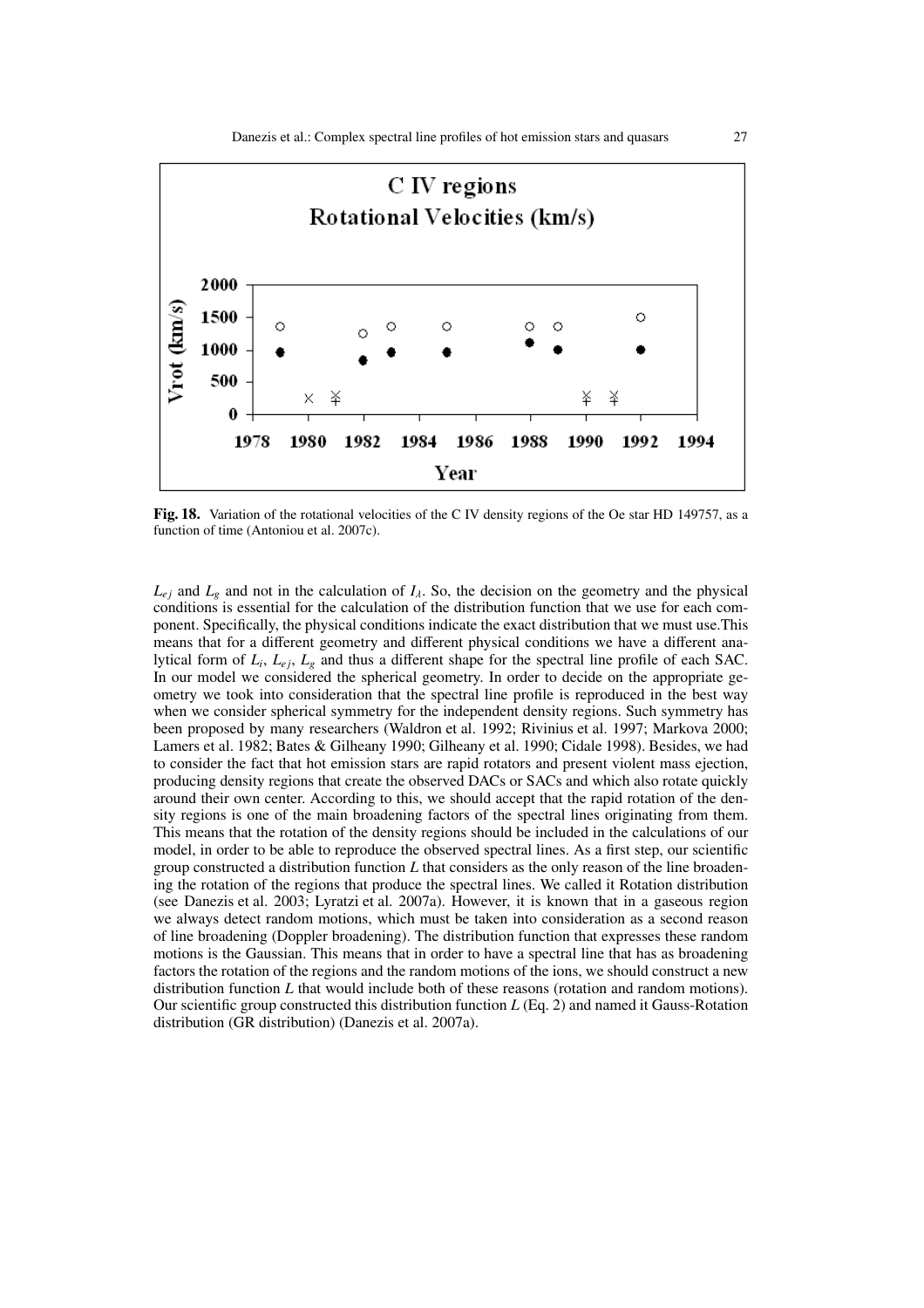

Fig. 19. Variation of the radial velocities of the C IV density regions of the Oe star HD 149757, as a function of time (Antoniou et al. 2007c).

$$
L_{final}(\lambda) = \frac{\sqrt{\pi}}{2\lambda_0 z} \int_{-\frac{\pi}{2}}^{\frac{\pi}{2}} \left[ erf \left( \frac{\lambda - \lambda_0}{\sigma \sqrt{2}} + \frac{\lambda_0 z}{\sigma \sqrt{2}} \cos \theta \right) - -erf \left( \frac{\lambda - \lambda_0}{\sigma \sqrt{2}} - \frac{\lambda_0 z}{\sigma \sqrt{2}} \cos \theta \right) \right] \cos \theta d\theta \tag{2}
$$

where

 $\lambda$  is the wavelength of each point of the spectral line profile,

 $\lambda_0 = \lambda_{lab} \pm \Delta \lambda_{rad}$ , where  $\lambda_0$  is the wavelength of the center of the observed spectral line which is shifted from the laboratory wavelength λ*lab* of the spectral line at ∆λ*rad*, from which we calculate the radial velocity *Vrad* of the density region,

 $z = \frac{V_{rot}}{c}$ , from which we calculate the rotational velocity  $V_{rot}$  of the density region,

 $\sigma$  is the Gaussian typical deviation from which we calculate the random velocity  $V_{rand}$  of the ions as  $V_{rand} = \frac{\sigma c \sqrt{2 \ln 2}}{\lambda_0}$  and

$$
erf(x) = \frac{2}{\pi} \int_{0}^{x} e^{-u^2} du
$$
, the known error function (see also Danezis et al. 2007a).

The analytical form and the calculations of the GR distribution function can be found in Danezis et al. (2007a).

Using the GR model, we can calculate some important parameters of the density region that construct the DACs/SACs. Directly, we can calculate the apparent rotational velocities of absorbing or emitting density layers (*Vrot*), the apparent radial velocities of absorbing or emitting density layers ( $V_{rad}$ ), the Gaussian typical deviation of the ion random motions ( $\sigma$ ) and the optical depth in the center of the absorption or emission components  $(\xi)$ . Indirectly, we calculate the random velocities of the ions (*Vrand*), the Full Width at Half Maximum (FWHM), the absorbed or emitted energy (*Ea*, *Ee*) and the column density (CD) (see also Danezis et al. 2005).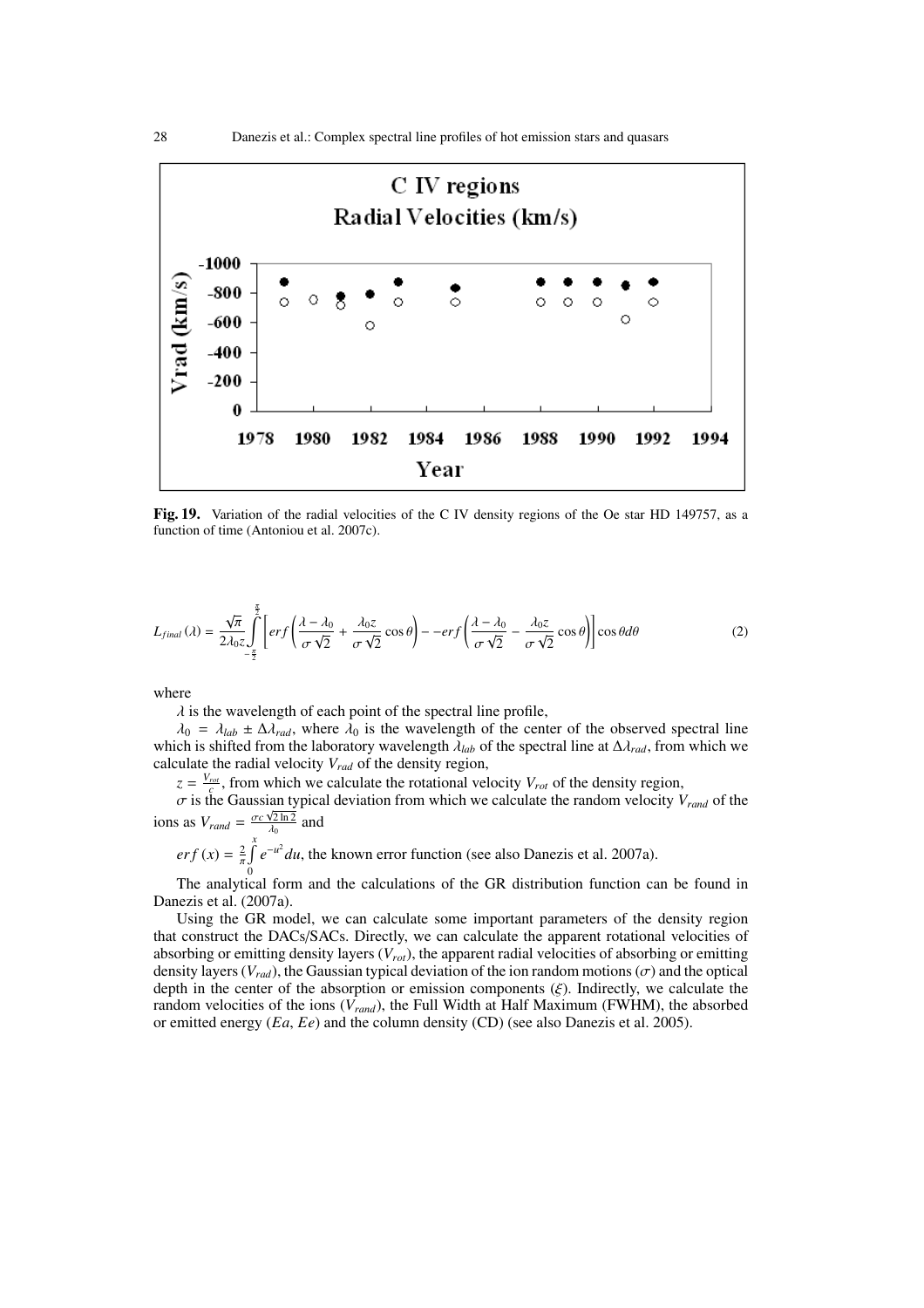

Fig. 20. Variation of the random velocities of the C IV density regions of the Oe star HD 149757, as a function of time.

## **4. Applications**

As we have already mentioned, the validity of GR model should be judged by its application and the model should be consistent with the following two points:

- The GR model must be able to reproduce the complex (due to DACs and SACs) profiles of the spectral lines and calculate a series of physical parameters of the regions where the spectral lines are created.

- The results of GR model must be consistent with the physical theory. This means that statistically, the calculated values should lead to common physical properties of the studied atmospherical regions for all the studied stars that produce similar spectral lines.

A series of papers have been published, where the GR model is applied on a great number of stellar and galactic spectra, calculating the physical parameters of the regions where the spectral lines are created and giving consistent results with the classical physical theory (Danezis et al. 2007b, 2009; Lyratzi et al. 2007a,b, 2009; Antoniou et al. 2007a,b,c, 2008). Some of these results are presented in the following figures. In Figs. 6-10 we present the fittings of some peculiar profiles of spectral lines, observed in the spectra of hot emission stars and AGNs. In Figs. 11-17 we present the variation of kinematical parameters of the regions that create DACs or SACs, as a function of the spectral subtype, in samples of Be and Oe stars. In Figs. 18-20, we present the variation of the kinematical parameters of the C IV regions of the Oe star HD 149757, as a function of time.

#### **5. Conclusions**

In brief, the results of our study are as follows:

– We proposed a theoretic ad hoc picture for the structure of the plasma that surrounds hot emission stars, which is able to explain the origin of DACs phenomenon and we proposed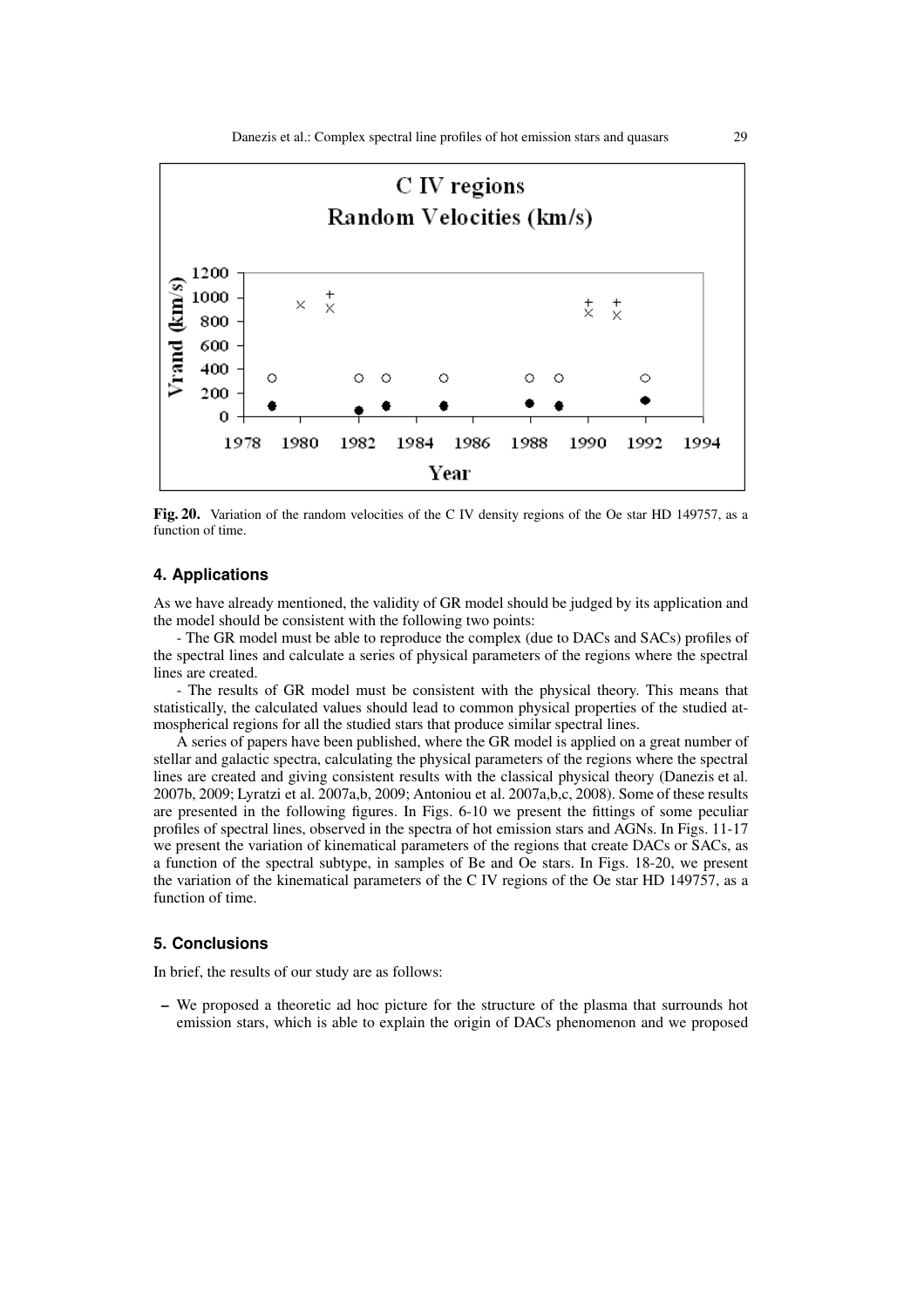#### 30 Danezis et al.: Complex spectral line profiles of hot emission stars and quasars

the SACs phenomenon in order to explain the complex structure of the observed profiles of many spectral lines that are created in the environment of hot emission stars.

- We observed the same phenomenon in the spectra of quasars and we proposed that its origin is similar as in the case of hot emission stars.
- Based on the properties of the theoretic ad hoc picture for the structure of the plasma that surrounds hot emission stars, we constructed a new mathematical model (GR model), able to reproduce theoretically the observed complex spectral line profiles. In order to do so, we calculated for the first time a line function through the solution of the radiation transfer equation.
- We calculated two new distribution functions (Rotation distribution and Gauss-Rotation distribution).
- We constructed a first version of software, in order to reproduce the observed spectral lines and to calculate some physical parameters.
- We applied successfully the GR model in a great number of spectral lines of hot emission stars and quasars. The results of GR model are consistent with the physical theory. This means that statistically, the calculated values lead to common physical properties of the studied atmospherical regions for all the studied stars or quasars that produce similar spectral lines.

*Acknowledgements.* This research project is progressing at the University of Athens, Department of Astrophysics, Astronomy and Mechanics, under the financial support of the Special Account for Research Grants, which we thank very much. This work also was supported by Ministry of Science Technological Development of Serbia and, through the projects 'Influence of collisional processes on astrophysical plasma line shapes' and 'Astrophysical spectroscopy of extragalactic objects'.

#### **References**

Antoniou, A. et al. 2007a, UVAstronomyJD04, 113 Antoniou, A. et al. 2007b, AIPC, 938, 194 Antoniou, A. et al. 2007c, AIPC, 938, 198 Antoniou et al. 2008, JPhCS, 133a, 2028 Bates, B. & Halliwell, D. R. 1986, MNRAS, 223, 673 Bates, B. & Gilheany, S. 1990, MNRAS, 243, 320 Cidale, L. S. 1998, ApJ, 502, 824 Cranmer, S. R. & Owocki, S. P. 1996, ApJ, 462, 469 Cranmer, S. R. et al. 2000, ApJ, 537, 433 Collins, G. W. & Harrington, J. P. 1966, ApJ, 146, 152 Curtiss, R. H. 1916, Publ. Obs. Univ. Michigan, 2, 1 Danezis, E. 1983, The nature of Be stars, PhD Thesis (University of Athens) Danezis, E. 1987, IAU, Colloq. No 92, Physics of Be Stars (Cambridge University Press) Danezis, E. et al. 1991, Ap&SS179, 111 Danezis, E. et al. 2003, Ap&SS, 284, 1119 Danezis, E. et al. 2005, MemSAIS, 7, 107 Danezis, E. et al. 2006, AIPC, 876, 373 Danezis, E. et al. 2007a, PASJ, 59, 827 Danezis, E. et al. 2007b, AIPC, 938, 119 Danezis, E. et al. 2009, NewAR, 53, 214 Franco, M. L. et al. 1983, A&A, 122, 9 Franco, M. L. & Stalio, R. 1983, MemSAI, 54, 537 Friedjung, M. 1968, ApJ, 151,779 Fullerton, A. W. et al. 1997, A&A, 327, 699 Gilheany, S. et al. 1990, Ap&SS, 169, 85